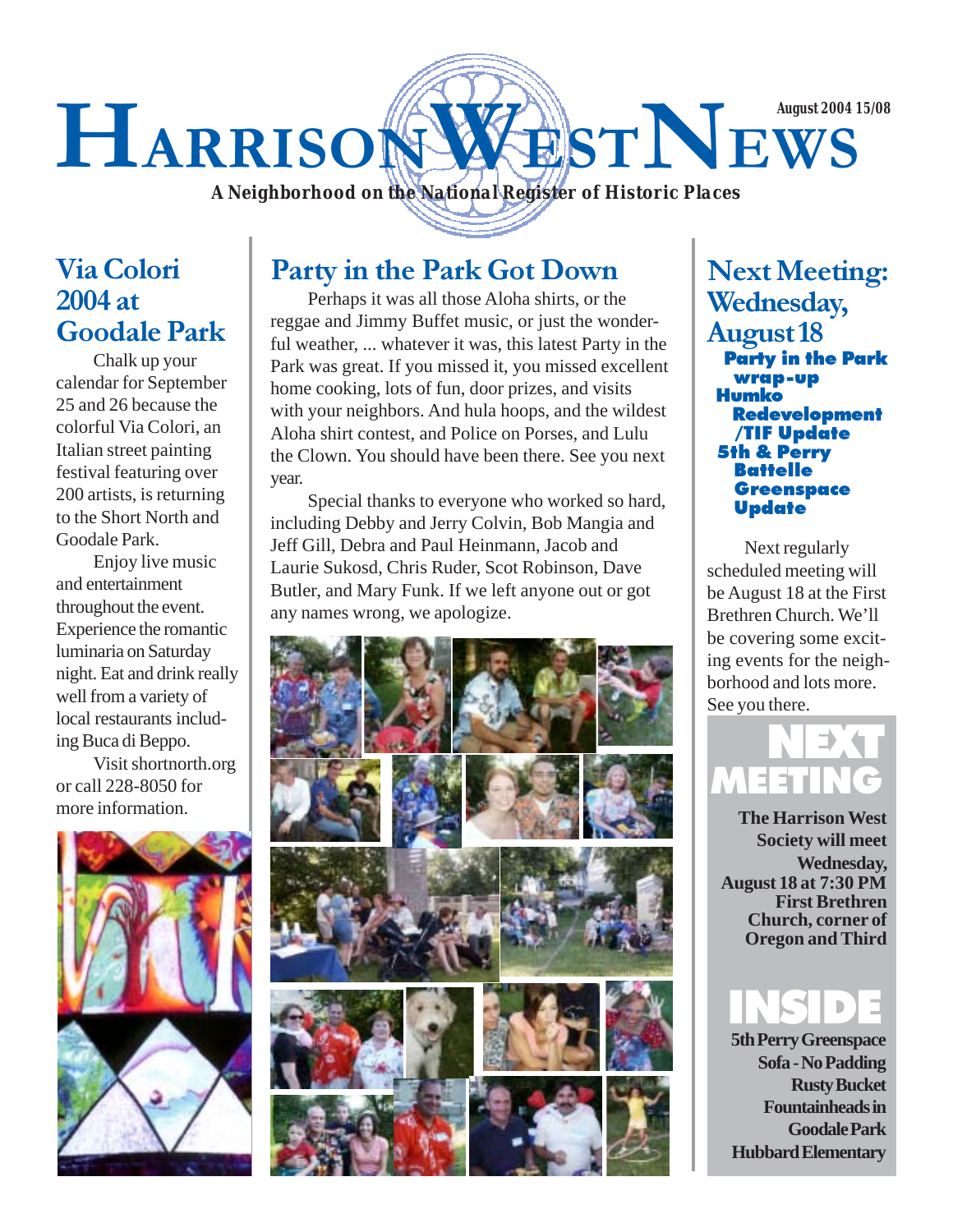

#### HARRISON WEST SOCIETY MINUTES July 21, 2004

*Submitted by Veda Gilp, Secretary*

The meeting was called to order at 7:35 PM with a quorum of voting members present (24); President Dave Butler presiding. Routine Business

*Minutes* Bob Mangia motioned to approve the minutes of the last meeting; Passed.

*Treasurer's Report* Treasurer Tom Maxwell reported a balance of \$6,125.70, with current bills paid. Old Business and Committee Reports:

*Harrison Park* Rob Harris introduced Architects Bo Sun and Rachel Foley, who presented the park plans formally. Bo discussed the function of the design of the park and the 5 outdoor rooms: meadow, bike path, gazebo, grove, formal garden. Rachel spoke about how the plants and trees would complement those in Harrison West, stressing that all will be native for both for effect and hardiness. They will work closely with Columbus Parks and Rec to ensure native plants will be used. Harris discussed how the TIF would fund the park. Dave Butler covered the shared TIF with Victorian Village, and how to move forward on the project. Rob Harris motioned that Harrison West Society should support the simplicity of changing the pro rata agreement to a 50/50 agreement. This will account for an estimated \$165,000 loss on surplus, but will be tempered by a \$76,000 gain from Victorian Village for the park implementation. Victorian Village and Harrison West should agree to split 50/50 the legal fees

incurred in structuring the TIF. Butler raised the question of sharing legal representation with Victorian Village. Harris amended his motion to include sharing representation and that the Harrison West Society officers should represent the Society to work with and negotiate with Victorian Village; Passed.

*Summer Party* Dave Butler reported that the Summer Party will be July 24, 6-8 PM in the Side by Side Park. The Society will provide drinks, utensils. Debra Heimann offered to provide condiments, raffle tickets, 1 tray of sandwiches. Other committee members reported that the Party in the Park is on track.

*Crime Report* Butler reported a beating and a mugging in the neighborhood and suggested that people check the crime report on harrisonwest.org for the crime report.

*Planning and Development* TBA. Butler agreed that at that meeting the plans for the Battelle greenspace at 5th and Perry will be presented. New Business & Announcements:

*HWS Meeting Date* The next meeting will be August 18, 7:30 PM at the First Brethren Church. *Announcements:* Debby Colvin motioned to adjourn; Passed. Adjourned at 9:05 PM.

**HARRISON WEST NEWS** is the monthly publication of the Harrison West Society, Inc.

www.harrisonwest.org P.O. Box 163442, Columbus, OH 43216

**Officers PRESIDENT** David Butler 421-7157 dbutler4@columbus.rr.com

**VICE PRESIDENT** Mary Funk 291-9545 MFunk50@aol.com

**SECRETARY** Veda Gilp 299-6877 Editor@vedagilp.com

**TREASURER**

#### Tom Maxwell 297-7663 **Editorial and Advertising Information:**

Editor Veda Gilp 299-6877,444-4532(w), fax 444-1710, Editor@vedagilp.com Editorial and Advertising Deadlines: Third Friday of the month preceding publication month.

All ads are made in PC Pagemaker 7. Send your ad on disk or email. Please send originals of all photos and logos. These originals will not be returned. Ads are  $2-3/8$  inches wide.<br>Ad rates  $3$ 

**Ad rates** 3 X@12 X@ 3 col inches(2 3/8 w X 3 h) \$ 30 \$ 25 6 col inches(5 wX 3 h) \$ 60 \$ 55 1/2 page (7.5wX5.5h) \$160 \$155 full page(7.5 wX 9.75h) \$300 \$290 inserts \$150 each time if preprinted; inserts not pre-approved will be \$300. **Send to:** Veda Gilp, Editor, 996 Pennsylvania Ave., Columbus, OH 43201 **Terms** Payment for ALL ads is due by the 15th of the month the ad runs. Ads not paid within 30 days will be dropped until payment is made. Make checks payable to Harrison West Society and send to Harrison West Society, P.O. Box 163442, Columbus, OH 43216. Ads which are created by the Harrison West News are the property of the Harrison West News and cannot be used in other publications.

*The Harrison West News* reserves the right to decline any advertising which does not meet editorial and advertising guidelines. The Harrison West News is produced by an all-volunteer staff, and while accuracy is paramount, the reader is advised the Harrison West News or the Harrison West Society, Inc., is not responsible for errors.

**Copyright 2004 by Harrison West Society, Inc. All rights reserved. Harrison West Society meets3nd Wednesday of each month, 7:30 PM.**

#### Reason #7 to join the Harrison West Society

The neighbors look out for you.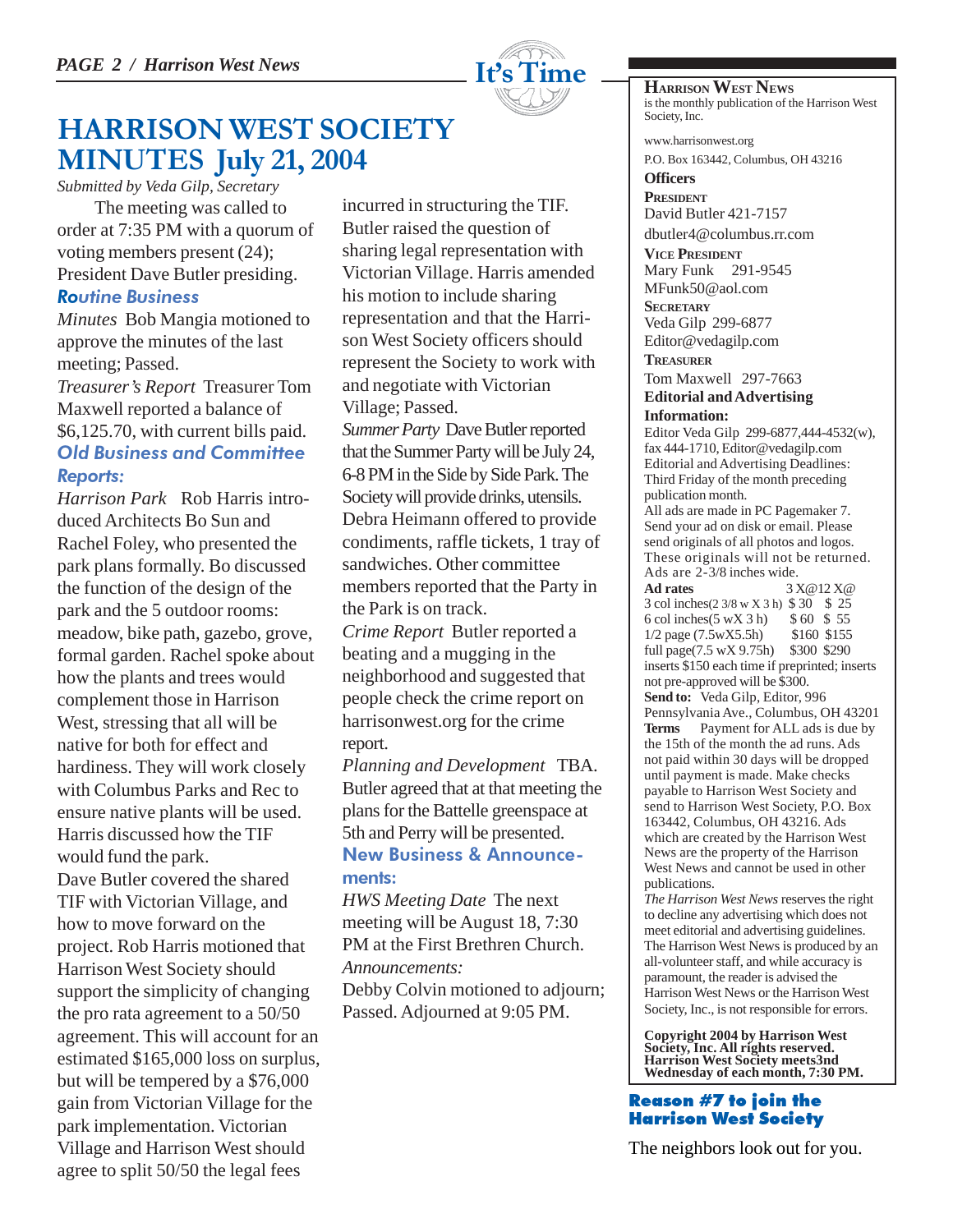Nia Technique **Workshop** Is coming to Alphastate September 19th 2-4 p.m. With Anita Bowman

Nia is Mind/Body/Spirit/ Fitness. A workout combining dance arts, martial arts and healing arts. Teaching bodies how to move, not just exercise. For all fitness levels; feeling is believing.

"Health and Fitness have been important to me but I never knew that joy could be part of that equation until I found Nia. Come join me in a dynamic experience of mind, body, emotion and spirit. Have fun and get fit!" Anita Bowman, Certified Nia Instructor and Registered Nurse.

This workshop is \$25; please call Alphastate, 614.299.6636, to register for this class. Alphastate is located on 433 W. 3rd Avenue in Harrison West next to Studio 16.

.

# Please complete this form and mail it, along with your appropriate contribution to Harrison West Society Membership

**Harrison West Society, P.O. Box 163442, Columbus, OH 43216**. Membership dues are paid each calendar year.

 $NAME$   $\qquad \qquad$ PHONE EMail

ADDRESS\_\_\_\_\_\_\_\_\_\_\_\_\_\_\_\_\_\_\_\_\_\_\_\_\_\_\_\_\_\_\_\_\_\_\_\_\_\_\_\_\_\_\_\_\_\_\_\_\_

EMail Publishers of Dentron Publishers of Dentron Publishers of Dentron Publishers of Dentron Publishers of Dentron Publishers of Dentron Publishers of Dentron Publishers of Dentron Publishers of Dentron Publishers of Dent  $RENEWAL \Box$  NEW MEMBERSHIP  $\Box$ Individual **\$10** Senior (60 and over) **\$5**  Sustaining **\$25** □ Patron (Business) \$30 □Non-Harrison West Resident (non voting) \$10 **Referred by: \_\_\_\_\_\_\_\_\_\_\_\_\_\_\_\_\_\_\_\_\_\_\_\_\_\_\_\_\_\_\_\_\_\_\_\_\_\_\_\_\_\_\_\_\_\_\_\_\_**



473 W. Third Avenue 299-3663 RICHARD MORRIS, PASTOR John/Betty Jordan, Assistants

Sunday 9:20 AM Sunday School 10:20 Refreshment Gathering 10:40 Morning Worship 6:00 PM Evening Worship Tuesday 6:30 PM Bible Study

**Our church is open to all. Please come.**



#### David J. Butler

Civil Litigation • Real Estate • Wills, Trusts, Estate Planning and Probate <br>● Tax ● Governmental Relations • Business and Corporate Law<br>• Family Law • Small and Family-Owned Business • Labor and Employment

**CHESTER** 

WILLCOX & SAXBE LLP

65 E. State Street, Ste 1000, Columbus, 43215 614-221-4000 dbutler@cwslaw.com

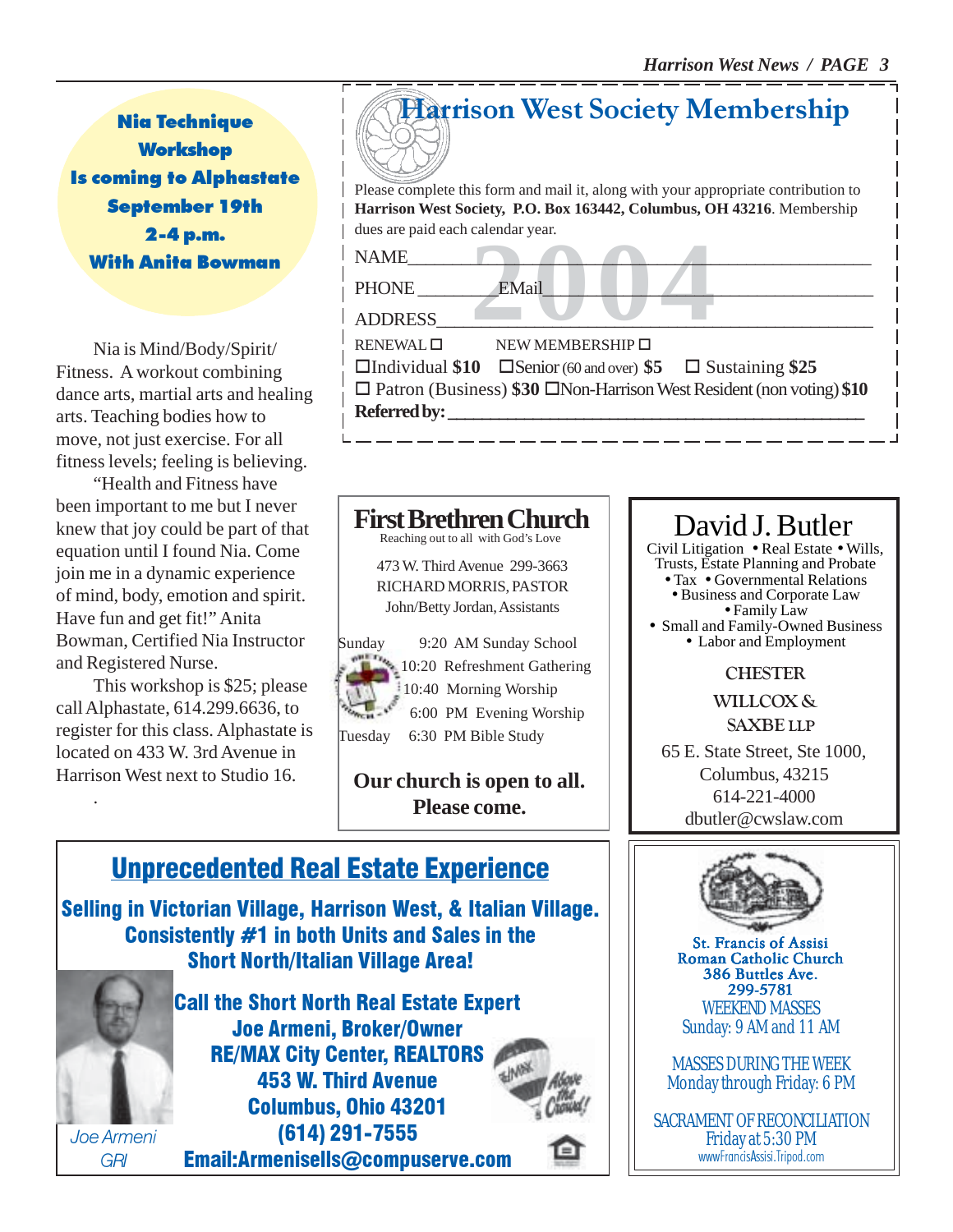#### Fountainheads in Goodale Park Amaze **Neighbors**

The "Fountainheads" are volunteers from the BrickStreet Arts Association and the Friends of Goodale Park who have banded together to form an ad hoc committee to facilitate the selection and funding of a grand sculpture/water fountain in Goodale Park in the near future.

In early June a "call to artists" went out to sculptors between Chicago and New York asking that those interested in having their art displayed in the Goodale Park Lake for the next few centuries submit their resume plus slides of previous projects by July 15. A total of 54 applications were received, some from as far away as Canada, Mexico and Japan.

A panel of nine local



judges with backgrounds in art or architecture convened on August 4 to review the slides and resumes.

The finalists will be chosen and paid \$1,000 each to create a scale model of what they propose for the Goodale Park Fountain. The "mockettes" will be on display at the Friends of Goodale Park's Annual Holiday Gala and at the December Gallery Hop (locations to be announced soon) thus giving the community a chance to vote on their personal favorite. Keep posted for updates regarding this exciting new project.

## The Sofa Is Coming Along

Artists Robert Huff says the entire stone is within one-quarter to one-and-a-half inches of the finished surface, so this art is about



ready to install in its pocket park at Greenwood and High. You'll be able to sit on it, but BrickStreet Arts, which in conjunction with the Short North Improvement District, commissioned the Public Art, warns not to flop down, because it's extra firm.







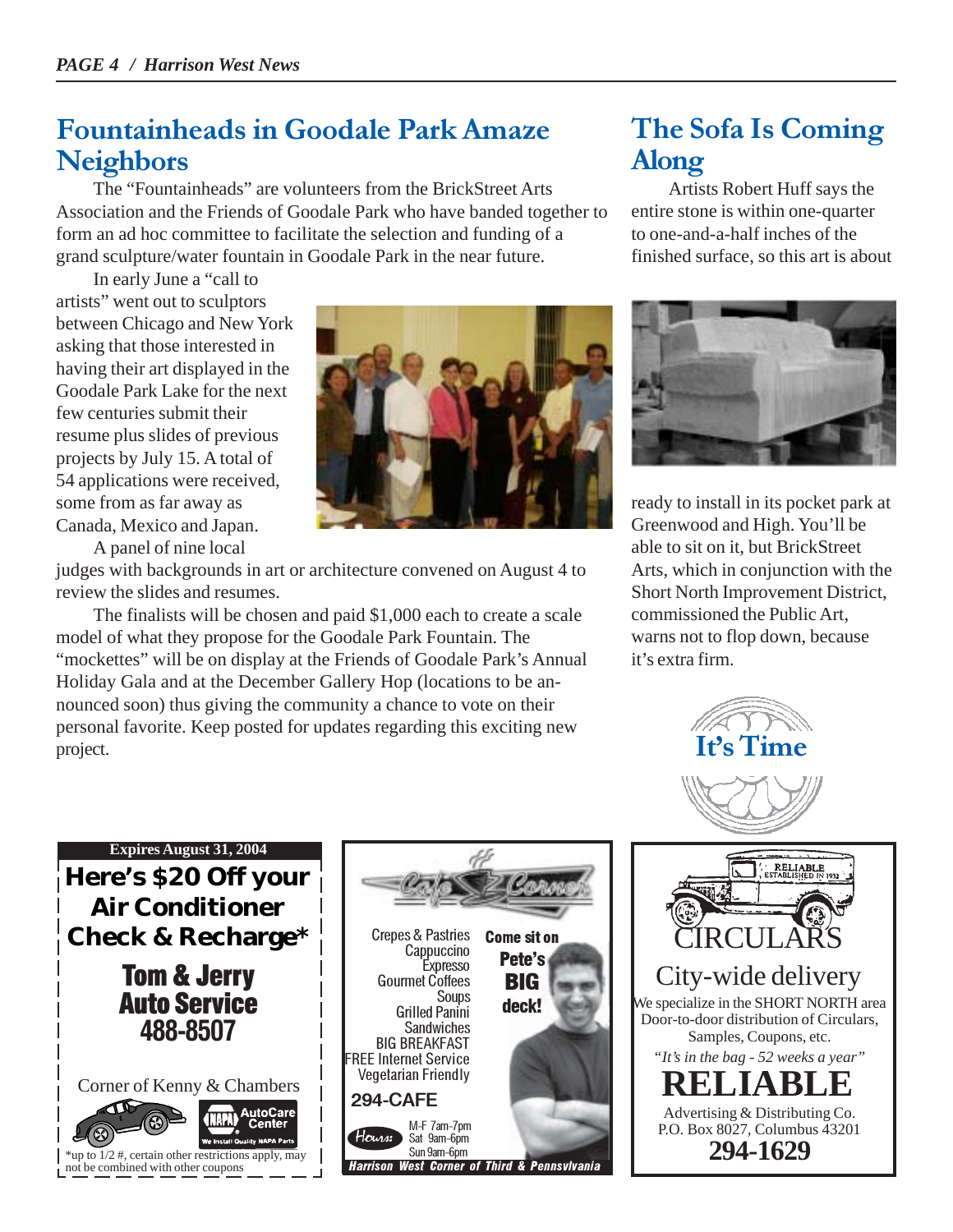#### 5<sup>th</sup> & Perry Greenspace Plan Nears Completion

*by Craig Copeland*

Battelle Memorial Institute and the Harrison West Society have worked together to develop a pleasant seating area in the Fifth Avenue and Perry Street greenspace. The project is projected to be ready in October to coincide with Battelle's 75<sup>th</sup> anniversary commemoration.

Battelle, which began operations in 1929 between Fifth and King Avenues, was established by Gordon Battelle and serves as a memorial to his family, leaders in America's early steel industry.

Plans for the greenspace follow on an earlier dialogue when Battelle sought community input in developing its parking lot plans. The greenspace currently under consideration was then a paved parking lot, and after consultation with the Society, Battelle determined the parking spaces could be relocated to the new parking lot west of Perry Street and the pavement converted into the present greenspace. Battelle added extensive landscaping throughout the area including the early  $20<sup>th</sup>$  century period street lights on Perry Street.

The discussions for the current project at the Fifth and Perry greenspace have resulted in several design studies. The 2004 plan calls for three park benches sited on a 20' tinted concrete circle with a center planting circle. Six small trees and low to medium height

shrubs are proposed to ring the seating area. Estimated cost is \$11,700, with 3 park benches at \$4120, tinted concrete at \$3600, and plants at \$3980.

The bench style was selected by the Society to closely match the existing benches in the neighborhood, examples sited at Fifth and Michigan Avenues, Vermont Place, and the Harrison West Park at Fourth and Oregon Avenues. The working group determined a middle arm should be added to the three benches to dissuade public napping.

The 20-foot concrete circle will be tinted to suggest a limestone-like finish. Planting materials were selected to define the seating area in the greenspace and shade the benches at lunchtime. Proposed are Amelancher trees, also known as Juneberry. *Fifth Avenue*

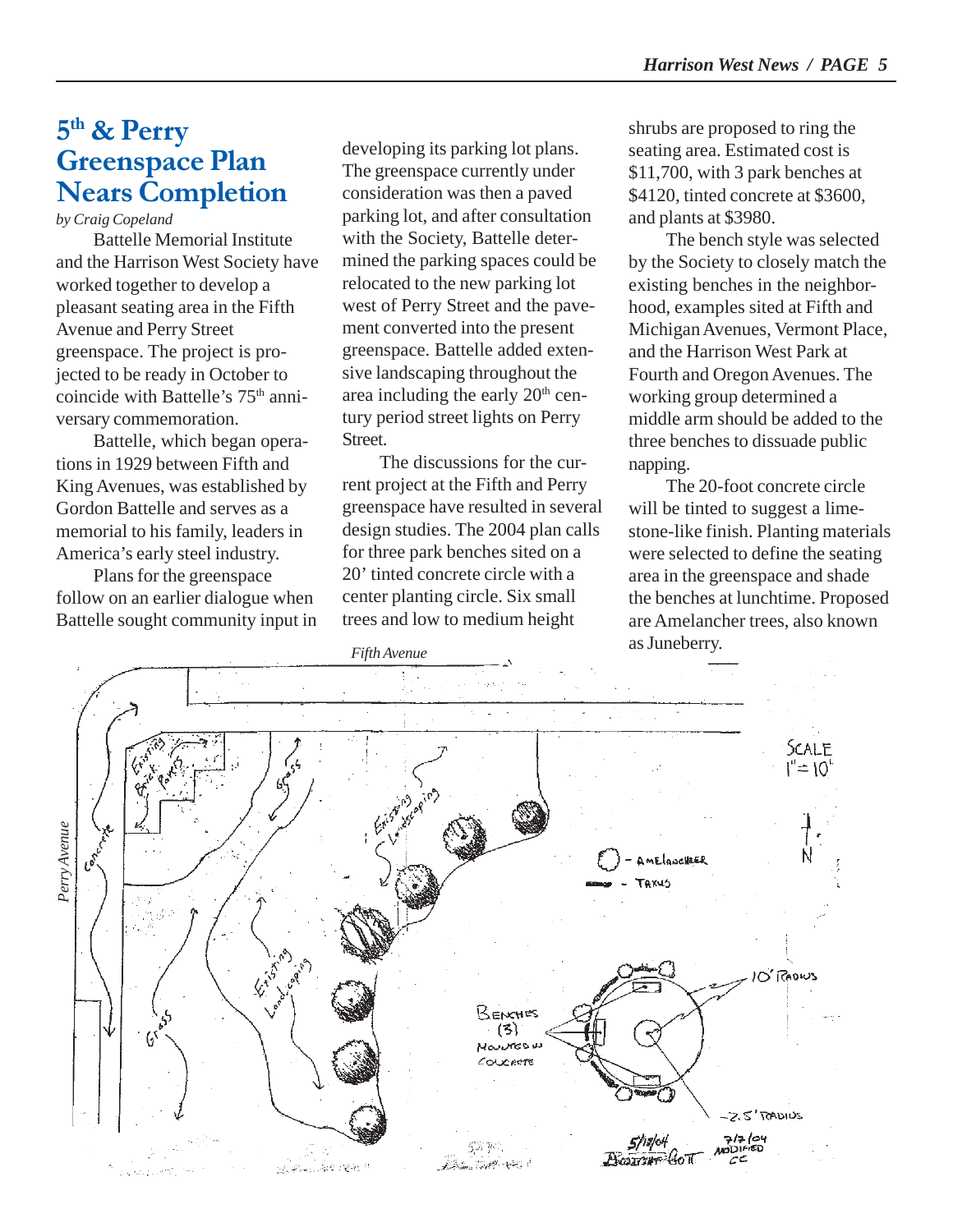### Get Your Buckeye Fix September 1 at Buckeye Hall of Fame Cafe's Second Annual Tailgate Party

GO BUCKS! The Buckeye Hall of Fame Café (just north of Fifth Ave. on Olentangy) is hosting The Second Annual Season Kickoff Tailgate Party to benefit New Life United Methodist Church's ministry with people in need. The event is on **Wednesday evening (September 1st , 5-9pm)** before the season opener against Cincinnati.

Tickets are \$20 for adults 18 and older, \$10 for kids 5-17, and

free for kids under 5. The ticket includes entry, food, soft drinks, and visits from various OSU celebrities. The Tailgate Party menu will include burgers, bratwurst, salad, baked beans, chips, snacks, soda and coffee. Sponsors include Team Management, Inc., SourcePac and others. One half of the cost of each ticket goes to New Life's ministry with people who are homeless. For tickets and information, call 273- 0548.

#### Hubbard **Elementary** Switches to Literature-based Alternative School

The rumors are true. Hubbard has become an alternative school teaching Language Arts. Hubbard Alternative follows Columbus Public School's Curriculum while involving students in a wide variety of literary experiences.

Call for info (614) 365-5572.

Your key to buying or selling your home.



Buying or selling a new home, old home, Condo, or new build? Call on the Dooley Team. We open doors.

614-297-8600 . 252 W. Fifth Ave Columbus, Ohio • www.dooleyco.com









⋒







**Bruce Dooley, CRS** 

Kathleen Burd, ABR

**Robert Eppich** 

**Don Zender** 

Dan Fiske

**Sharow Young**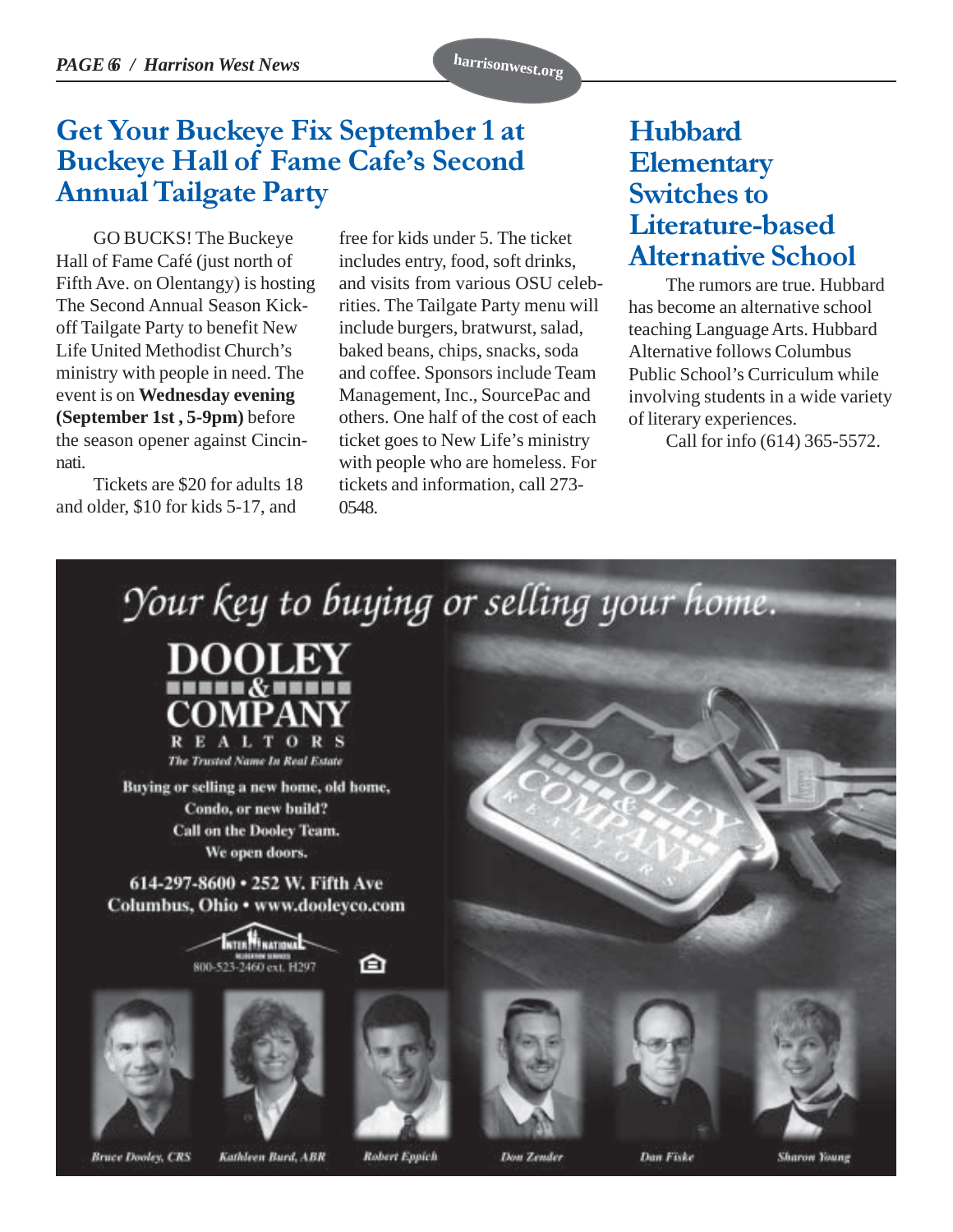#### The Historic District Swimming Pool Tour Went **Swimmingly**

The Historic District Swimming Pool Tour was a huge success — a lovely afternoon for everyone involved — and over \$4,000 was raised for the Fountain Fund. The Friends of Goodale Park trustees wish to convey a huge thank you to everyone who contributed time, talent, and money to the event.

The tour sponsors, Bruce Dooley & Company, Clearwater Pools, and Mallory Pools and Spas underwrote the major expenses of post cards, posters, tickets and brochures. Our ticket selling locations — Urban Gardener, Mary Catherine's Antiques and Spinelli's Deli — did a great job of promoting the tour and selling tickets. Yankee Trader donated balloons and leis and the Lambda Car Club added interest with their vintage automobiles.

We especially appreciate our great neighbors who volunteered their beautiful pools and courtyards — without them the tour would have been impossible.

Make sure your name is on the invitation list for all Fountain Fund-raising events by calling 228- 2912, press 3 for the Friends of Goodale Park and leave your name, address, phone and Email. We have more great events in the planning stages.

#### Eadie Gourmet Eats Out at Rusty Bucket

*(Continued from Page 8)* The bucket o' shrimp came with two dipping sauces -- the ubiquitous cocktail sauce and something faintly mayo. Neither was outstanding, but then you didn't really need cocktail sauce with the juicy, spicy shrimp.

After the excellent start with the shrimp, we dug into our main plates. While the menu offers meatloaf, pan-seared salmon, and a New York strip steak, I wouldn't chance this kind of food here. We ordered burger, salad, fish.

There were some problems with Maddy's hamburger. First it appeared with cheese, which she had not requested. The second burger was well done rather than medium. Maddy ate it anyway.

People at the next table were raving about their burgers, so you must figure Maddy was just unlucky this night.

John's Caesar salad with grilled chicken was OK, but not great. The dressing was only so-so Caesar -- not enough tang, not



enough cheese, and only a hint of garlic. The grilled chicken probably was grilled, but way, way before it ever hit the salad. It was cold. All in all, the Caesar salad wasn't bad, just disappointing.

A note for lovers of the 55 Salad, which has bounced from place to place over the years. It's shown up here.

I ordered the star of the meal: the fish and chips. It was just plain beer-battered cod a, french fries, and cole slaw, but I finished it off happily. The cod was perfect, fresh-tasting fish, great batter, cooked just right so it was crispy and light on the outside and hot and delicate inside. **This** is what you should eat here.

We all had the excellent fries which are lightly seasoned, then sprinkled with fresh parsley before they hit the serving basket. When I ordered mine hot out of the fryer, our server took me at my word and delivered them as they came up. They were so good, it was worth finishing them off before my fish appeared.

Also good -- the cole slaw which was a fine mix of sweet may and tart vinegar dressing.

At other tables the Saturday BBQ Rib special was pronounced excellent with a large serving of meaty ribs and a hearty, spicy sauce and more of those great fries.

Since Eadie Gourmet always has dessert, we tried the crumbled strawberry shortcake. Yuck! In fact, it was so bad, we sent it back, paid the check, and headed for Graeters for real ice cream. Graeters never disappoints.